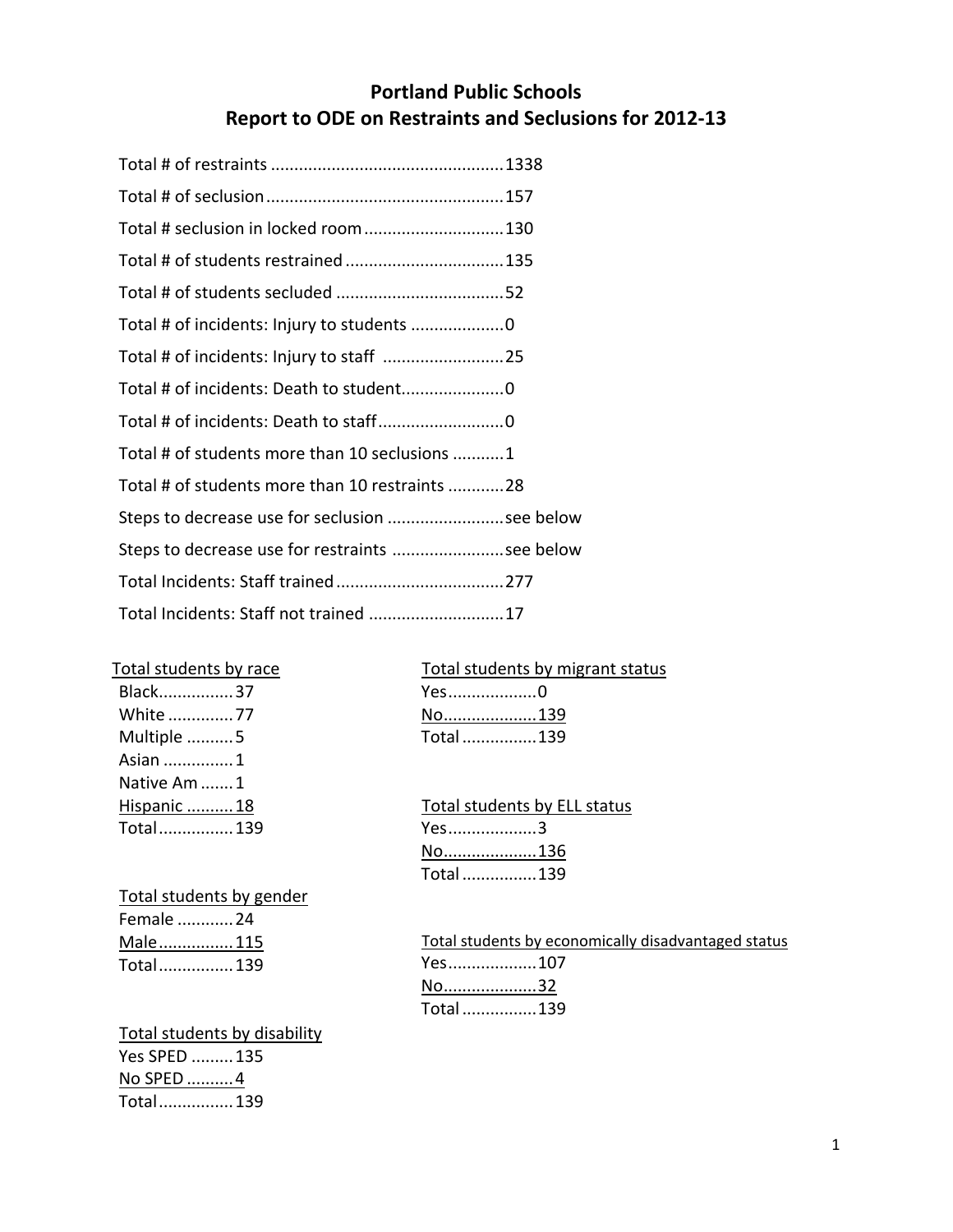## **Steps taken to reduce use of physical restraint and seclusion for students with more than 10 incidents of physical restraint or seclusion.**

#### **Student 1**

- Change in environment
- Offer options/choices (work, space)
- Student encouraged to request options more often.
- Clear expectations ( i.e. first/then)
- Environmental Change

#### **Student 3**

- Provided clear expectations ( i.e. first/then)
- Use of sensory tools, sensory breaks.
- Offering space.
- Planned ignore.
- Visual prompt card, visual schedule
- Provided clear expectations (i.e. first/then)
- Change in Environment
- Offered choices/options.
- First-then strategy.
- Staff switch.
- Meet with classroom therapist.
- Family/Guardian consult
- Use soft space
- Positive encouragement
- One-on-one academic support

#### **Student 5**

- Change of subject (distraction)
- Offer options/choices (work, space)
- Positive encouragement/reinforcement
- Staff support away from the group
- change in environment
- Distraction/planned ignore
- provide clear expectations
- Sensory break
- Staff switch

### **Student 2**

- Use of calming space.
- Clear expectations ( i.e. first/then)
- Staff support away from the group
- Adjust staff proximity
- Environmental Change
- Provided clear expectations
- Staff switch

#### **Student 4**

- Adjust staff proximity
- Family/Guardian consult
- Offer options/choices (work, space)
- Planned ignoring
- Positive encouragement/reinforcement
- Change in environment
- IEP review
- offered options
- Sensory break
- Staff switch

- Family/Guardian consult
- Clear expectations ( i.e. first/then)
- Offer options/choices (work, space)
- Positive encouragement/reinforcement
- Provided clear expectations ( i.e. first/then)
- change of subject (distraction)
- Offered Food
- Planned ignore
- **•** Sensory Break
- staff switch
- Use signal cards engage and distract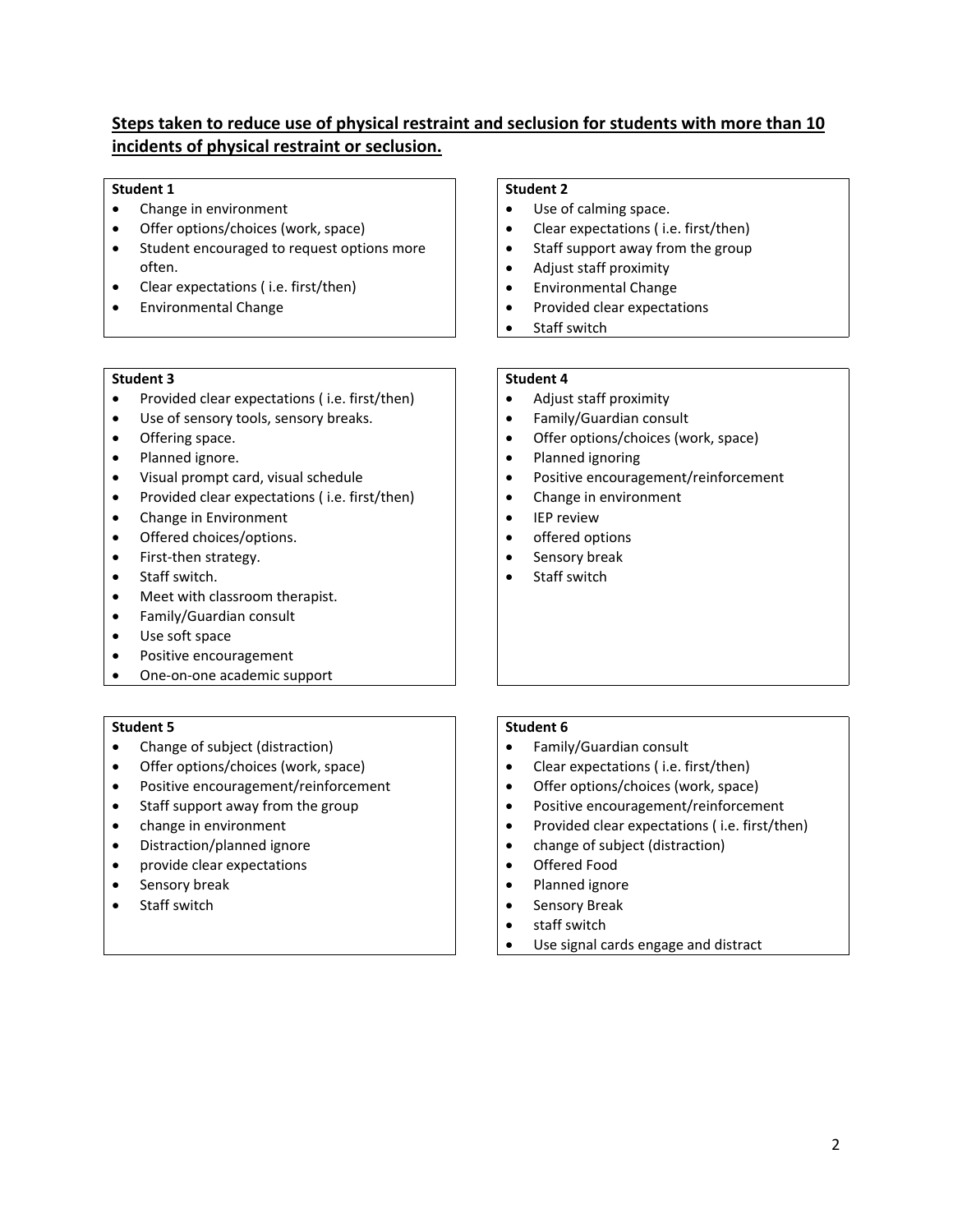- Adjust staff proximity
- Change of subject (distraction)
- Offer sensory break
- Clear Expectations
- Cross Talk
- **•** Environmental Change
- Options offered
- Physical assist
- Planned ignore
- Positive encouragement
- Staff switch

#### **Student 9**

- Clear expectations ( i.e. first/then)
- Offer options
- Pre‐teach skills
- Space given/staff switch
- Positive encouragement/reinforcement
- Offer options
- Positive encouragement/reinforcement
- Offer options
- Positive encouragement/reinforcement

#### **Student 11**

- Offer options/choices (work, space)
- **•** Sensory Break
- Staff switch
- Extra time for transitions from preferred to non‐preferred activities ie: 2 minute warning
- Clear expectations ( i.e. first/then)
- Adjust staff proximity

## **Student 8**

- Visual Schedule
- Staff Switch
- Clear expectations ( i.e. first/then)
- **•** Environmental Change
- Planned ignore
- Offer options/choices (work, space)
- Change of subject (distraction)
- Family/Guardian consult
- Environmental Change
- **•** Sensory Break
- Proximity manipulation
- Time to process/staff check in
- **•** Sensory Break
- Role play
- Positive Reinforcement

## **Student 10**

- Adjust staff proximity
- **•** Sensory Break
- Adjust staff proximity
- Family/Guardian consult
- Clear expectations ( i.e. first/then)
- Environmental Change
- Offer options/choices (work, space)
- Staff switch
- Consult OT
- Offer options/choices (work, space)

- Pre-teach skills
- Offer options/choices (work, space)
- Verbal/visual reminders of goals and rewards
- Soft space
- Nonverbal communication board at students desk
- Extra time for transitions from preferred to non‐preferred activities ie: 2 minute warning
- Positive encouragement/reinforcement
- Scheduled calls home
- Staff switch
- Increase positive time with coaches and staff
- Pre-teach skills
- Multiple pull outs during the day from several preferred staff
- Positive encouragement/reinforcement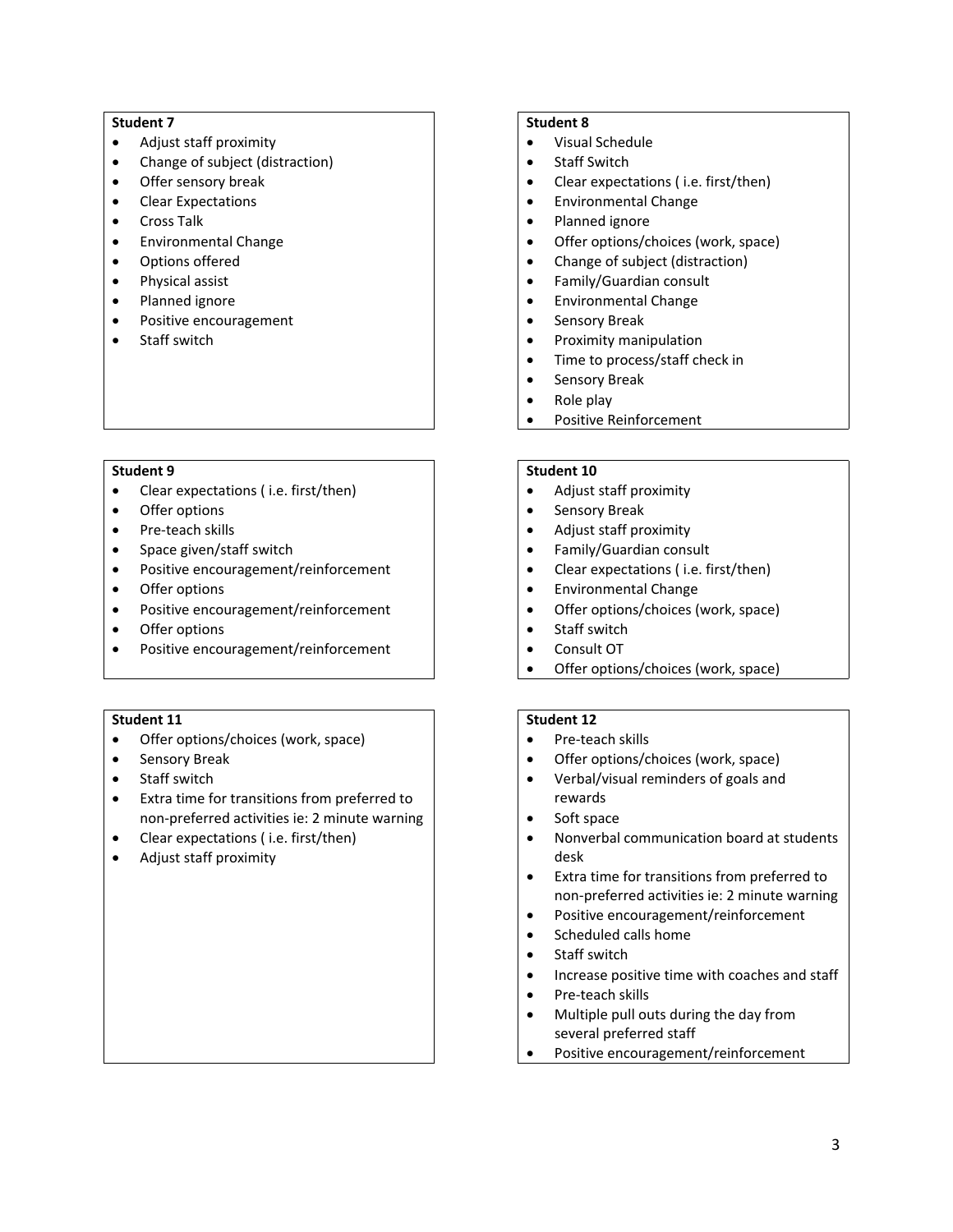- Staff switch
- Planned ignoring
- Clear expectations ( i.e. first/then)
- Adjust staff proximity
- Positive encouragement/reinforcement
- Family/Guardian consult
- Environmental Change

#### **Student 15**

- Offer options/choices (work, space)
- Environmental Change
- Positive encouragement/reinforcement
- Clear expectations ( i.e. first/then)
- Adjust staff proximity

#### **Student 17**

- Offer options/choices (work, space)
- Positive encouragement/reinforcement
- Clear expectations ( i.e. first/then)

#### **Student 19**

- Pre-teach skills
- Environmental Change
- Clear expectations ( i.e. first/then)
- Pre-teach skills
- Staff switch
- Environmental Change
- sensory break

#### **Student 21**

- Adjust staff proximity
- Clear expectations ( i.e. first/then)
- Offer options
- Family/Guardian consult
- Staff switch
- Environmental Change
- Pre‐teach classroom expectations

#### **Student 14**

- Staff switch
- **•** Environmental Change
- Planned to ignore
- Positive encouragement/reinforcement
- Offer options/choices (work, space)
- Environmental Change
- Clear expectations ( i.e. first/then)
- Adjust staff proximity

#### **Student 16**

- Positive encouragement/reinforcement
- Clear expectations ( i.e. first/then)
- offer options
- Adjust staff proximity
- Family/Guardian consult
- Environmental Change
- **•** Sensory Break
- Positive encouragement/reinforcement

#### **Student 18**

- Positive encouragement/reinforcement
- Clear expectations
- Staff switch
- Environmental Change
- Planned ignoring
- Family/Guardian consult
- Offer options/choices (work, space)

#### **Student 20**

- Clear expectations ( i.e. first/then)
- Use distraction and simple language when distracted
- **•** Environmental Change
- Staff switch
- Family/Guardian consult
- Offer options/choices (work, space)

- Adjust staff proximity
- **•** Environmental Change
- Positive encouragement/reinforcement
- Pre-teach expected behaviors
- Verbal and visual prompts
- Model appropriate behavior
- Offer options/choices (work, space)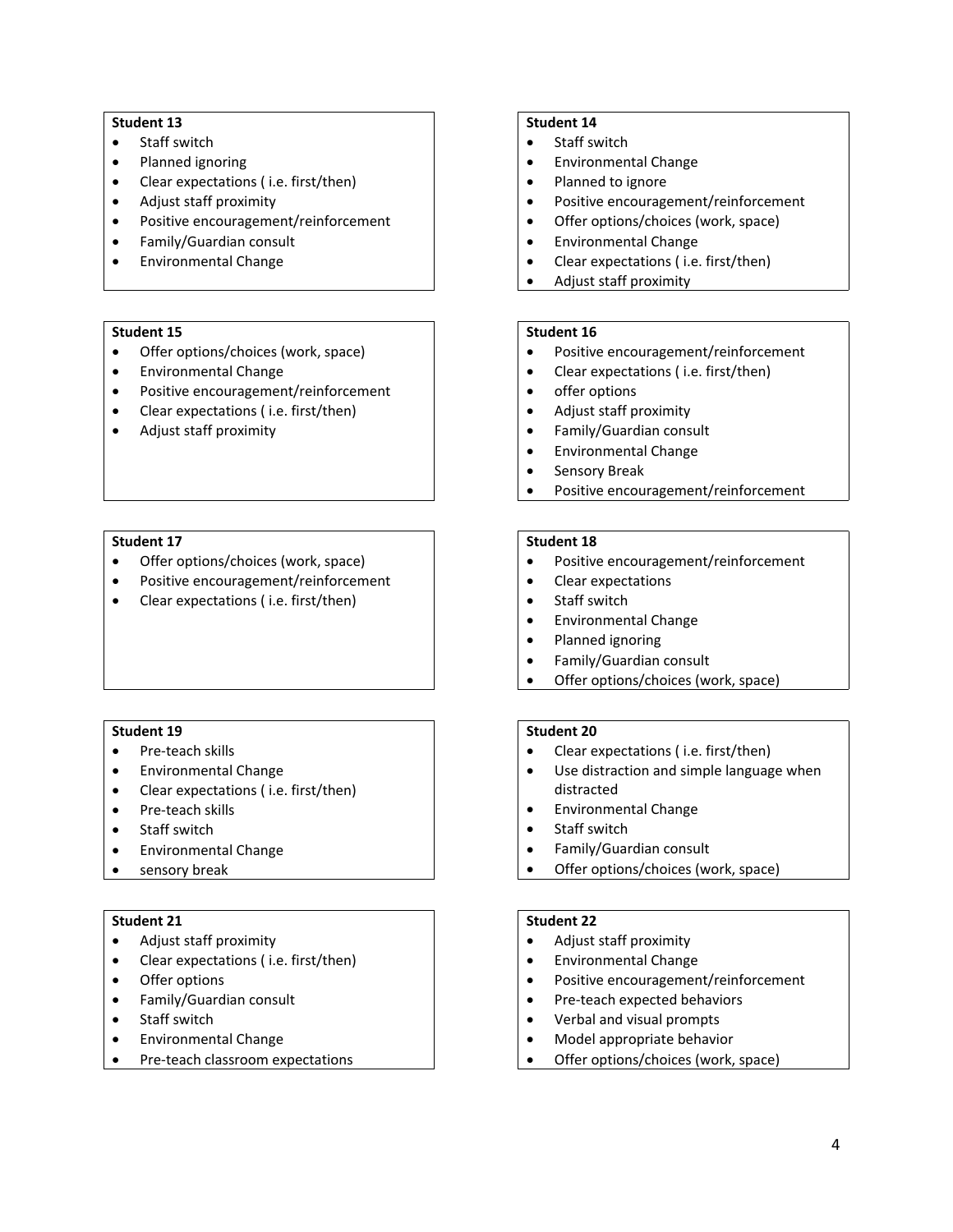- Staff switch
- Clear expectations ( i.e. first/then)
- Offer options/choices (work, space)
- Environmental Change
- Pre-teach skills
- **•** Sensory Break
- Change of subject (distraction)

#### **Student 25**

- Pre-teach skills
- Positive encouragement/reinforcement
- Offer options/choices (work, space)
- Clear expectations ( i.e. first/then)
- Adjust staff proximity
- Sensory Break

#### **Student 27**

- Offer options/choices (work, space)
- Remove audience
- **•** Environmental Change
- **•** Scheduled break during Friday assemblies
- Family/Guardian consult
- BSP updated to include more setting factors

#### **Student 29**

- Clear expectations ( i.e. first/then)
- **•** Environmental Change
- Visuals
- Pre-teach skills
- Family/Guardian consult
- Staff switch
- Adjust staff proximity
- Offer options/choices (work, space)

#### **Student 24**

- Clear expectations ( i.e. first/then)
- Adjust staff proximity
- Positive encouragement/reinforcement
- **•** Environmental Change

#### **Student 26**

- Address hunger at 11:00 am each day
- Offer options/choices (work, space)
- Positive encouragement/reinforcement
- New medication dose post hospitalization
- Environmental Change
- Staff switch

#### **Student 28**

- Staff switch
- Offer options/choices (work, space)
- Change of subject (distraction)
- Positive encouragement/reinforcement
- **•** Environmental Change

- Positive encouragement/reinforcement
- **•** Sensory Break
- Decrease verbal cues use picture cards or hand signals
- Adjust staff proximity
- Offer options/choices (work, space)
- Pre-teach skills
- Staff switch
- Clear expectations ( i.e. first/then)
- Environmental Change